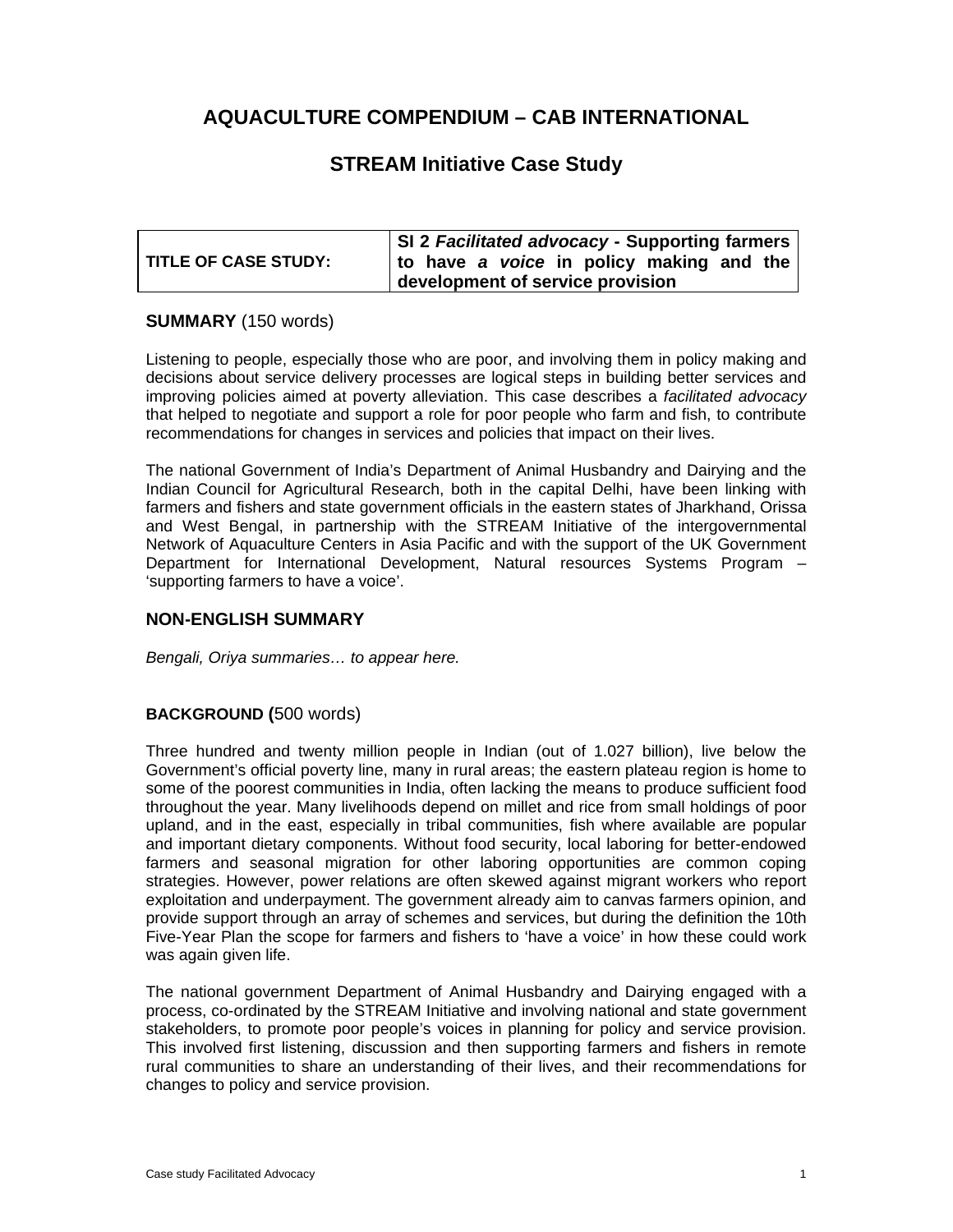The listening process took place progressively through many meetings of stakeholders at village, state, regional and national level; many recommendations were elicited from farmers, fishers and their immediate service providers. Further engagement, and prioritization of recommendations, involved a specially designed Consensus-Building Process for local and state-level officials, and finally, interactions with national policy makers through facilitated meetings used drama, documentaries, statements from fishers and farmers, and sessions which specifically sought people's contributions to proposed, prioritized change recommendations, in total - a way of working which became known as *facilitated advocacy*.

Specific appropriate recommendations emerged from the widespread involvement of people at all stages in the process, each with a good degree of ownership by policy shapers. Several of the resulting change recommendations have already found their way into national government recommendations and state government policies and services.

#### **DESCRIPTION OF ISSUE OR PRACTICE**

This case study is about a process funded by DFID-NRSP [the Department for International Development of the UK, and its Natural Resources Systems Program] operated for 15 months, from March 2002 through May 2003, with tribal villages in the three Indian states of Jharkhand, Orissa and West Bengal, and culminated in Delhi, the capital. The project had a Logical Framework with a goal, purpose, outputs and activities. This Logframe changed as we worked together and learned about "contributing to 'giving people a voice' in policymaking processes that have an impact on their livelihoods".



*Discussions with small groups of farmers in remote rural villages (photo Bill Savage 2002)*

The project provided opportunities for people's voices to be heard as they talked about their experiences of state and central government service provision around fisheries, aquaculture and aquatic resources. The people were fishers and farmers in tribal communities, practitioners who work directly with them and government officials who make and implement policies which affect their lives.

The project activities were varied in purpose and place, with a range of stakeholders always involved. They started with an *Inception Visit* by the project implementers to Mumbai, Delhi, Ranchi and Purulia. Stakeholder representatives first

came together in a *Rural Aquaculture Service Recipients and Implementers Workshop* in Ranchi. A *Planning Visit* was made before *State-level Workshops* in Jharkhand, Orissa and West Bengal. Following these, everyone gathered again for a *Stakeholders Workshop* in Ranchi.

Central to the project's learning about service provision and policy were six *Case Studies* carried out with villages and documented in several media: text, CD-ROM film documentaries, photographs and PowerPoint presentations. We also learned from selected experiences through *A Review of Lessons Learnt in Enabling People's Participation in Policy-making Processes*.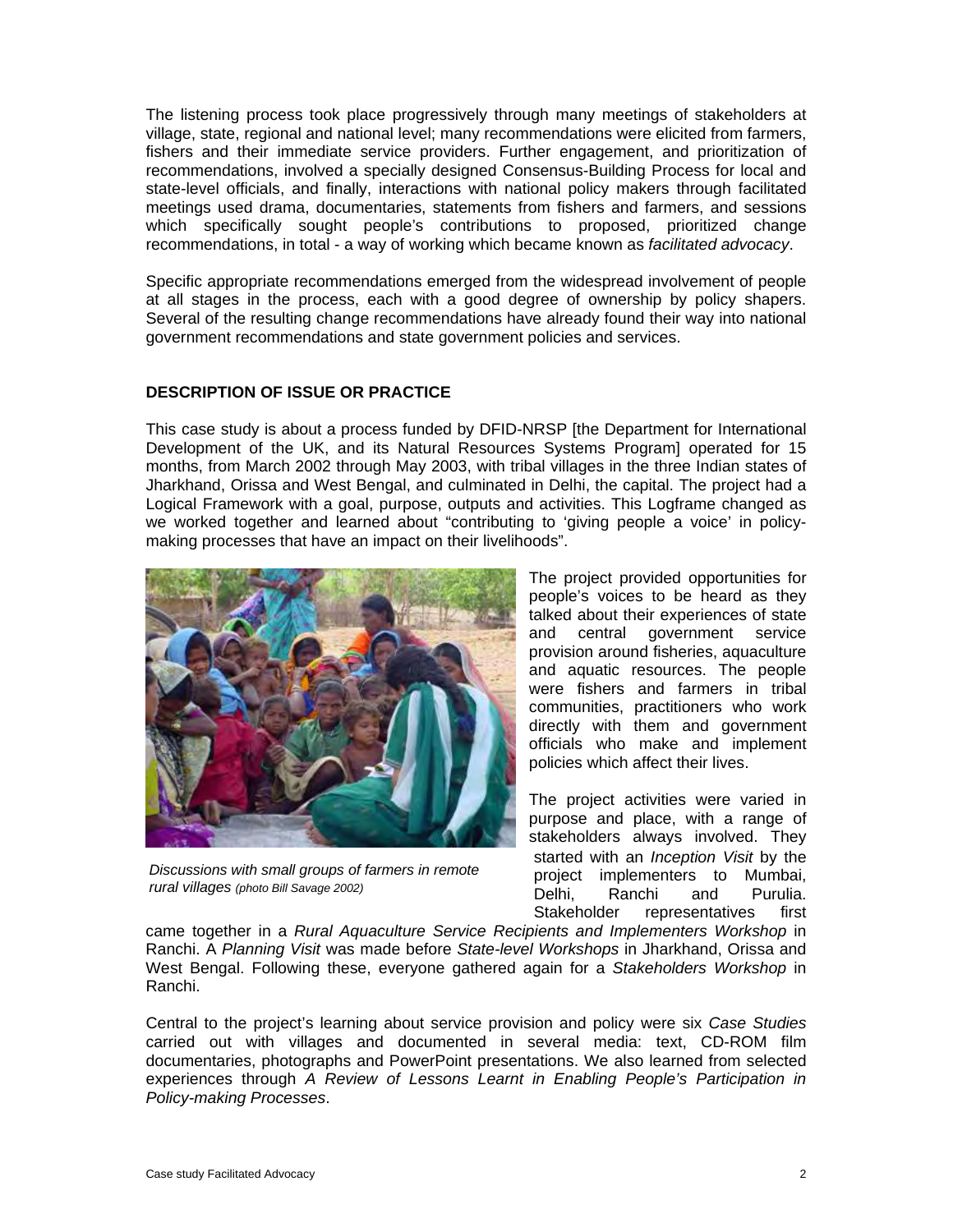These activity names are also the titles of the 11 publications we wrote to document the project's process and outcomes – the 'voices' of participants. *Indicators of Progress, Consensus-building Process and Policy Recommendations* described how stakeholder participants played an important role in defining indicators of the project's progress, how a semi-anonymous Consensus-building Process was designed and implemented with policymakers and implementers, and then resulted in 13 recommendations for policy change, the ideas for which had grown throughout the project.

The project explored the use of communications media even further with a street-play written by a tribal playwright and performed by a 15-member theater troupe. Through dialogue, music and dance, *Mahajal – The Big Fishing Net* interpreted the stories told in the Case Studies and the project's policy recommendations. It was performed at the *Policy Review Workshop* in Delhi before an audience of project participants and policy-makers, with

advance dress rehearsals in two Jharkhand villages.

*Progress Towards Policy Change and Lessons Learnt* was written as a discussion document for the Policy Review Workshop and as one of the final project reports for DFID, who later asked us to write a twelfth report entitled *Research Learning and New Thinking*.

In March 2002, three NACA-STREAM project implementers came together in Mumbai. [NACA is the

Network of Aquaculture Centers in Asia-Pacific, and STREAM is Support to Regional Aquatic Resources Management, a learning and



*Performing the street play Mahajal the big fishing net in Chhota Changru Jharkhand state (photo Bill Savage, 2003)*

communications initiative of the inter-governmental network.] The implementers had discussions with the then Director of the Central Institute for Fisheries Education (CIFE). Then they traveled to Delhi to meet the Fisheries Development Commissioner, whose support enabled the project to commence, and also the Deputy Director General (Fisheries) of the Indian Council for Agricultural Research (ICAR), who is a member of NACA's Governing Council. Upon arrival in Ranchi, discussions took place with the GVT CEO and the Project Manager for GVT East, and a visit was made to a GVT-organized *kisan mela* (farmers' fair) in Purulia. [GVT is the Gramin Vikas Trust, an Indian NGO and the key nongovernment project partner.] This first round of meetings afforded opportunities for heads of agencies and organizations to become familiar with the proposed project, for us to begin learning "who was who", and for all of us to get to know each other as we began to build relationships.

The resulting Inception Report laid out the particulars of the project and served as the basis for its activities. Demographically, we worked with people known officially as "Scheduled Tribes" and "Scheduled Castes", who are among India's most socially and economically disadvantaged, and politically marginalized. Their livelihoods include raising fish in seasonal water bodies in and around villages. As representatives of fishers and farmers across India who would ultimately benefit from the project, they joined other stakeholders including national and state policy actors, local government and non-government colleagues, all of whom are involved in the provision of aquaculture services and support.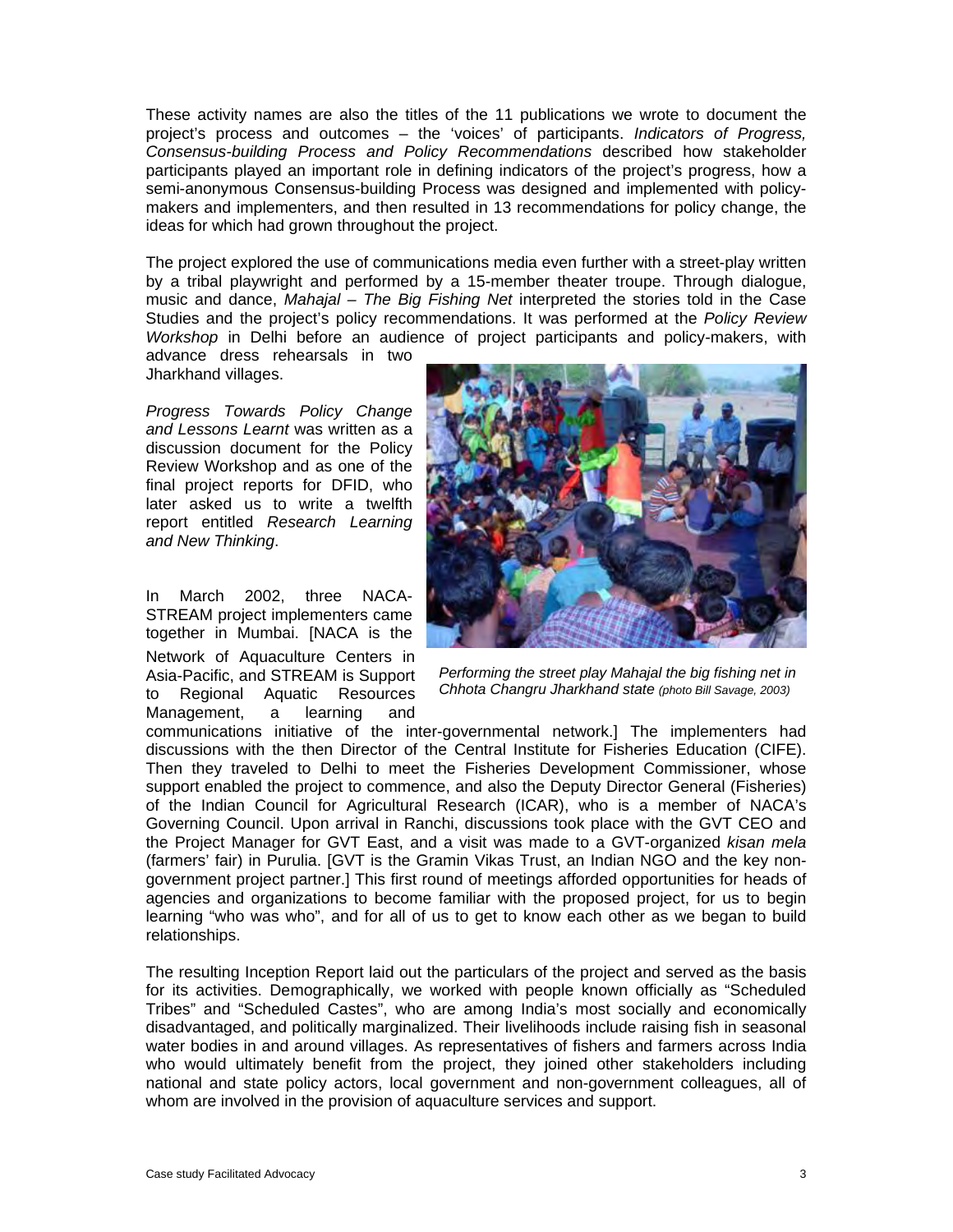We had a lot to learn! Most importantly was to begin understanding the context and concerns of, and the means of working towards, policy change. We learned about the



*Sharing and learning about policies and services in Jharkhand villages (photo Bill Savage, 2002)* 

background to current policy, how the need and time for change was being recognized by the Government of India, funders like DFID and NGOs such as GVT. We were then better positioned to think through possible project mechanisms for transacting change. At the Fisheries Commissioner's request, we drafted a Component Concept Note which explained how we saw the policy constraints and concerns to be investigated. As our first attempt at putting on paper the sorts of changes we understood at the time to be likely, we knew from the outset that we would take these initial ideas, commissioned by a top government policy-maker, to villagers and other stakeholders from whom we would be learning.

We also revised the Project Workplan and Logframe submitted with the original proposal to DFID, as we did whenever required, and drew a Project Flow-chart to visualize its activities. We paid much attention to the documentation of the work, primarily for recording people's contributions to the policy change process. Reference was frequently made back to statements, information, processes and follow-up actions in the reports. They turned out to be well-read, well-thumbed and well-received histories. There is a CD-ROM compilation and the boxed set of project documents (available from NACA STREAM).

In May 2002, the first all-stakeholder activity took place in Ranchi. In advance of the workshop, we carried out fieldwork in five Jharkhand villages, assisted by two women cofacilitators from GVT, to gain an initial understanding of people's experiences of aquaculture service provision. In the workshop, groups of participants provided feedback on the elements of the project which had already been drafted in the Inception Report. Along with government officials and GVT personnel, important contributions were made by fisher and farmer representatives and *jankars* – village aquaculture specialists trained by GVT. This workshop was our first experience at managing communication across four languages: Bangla, English, Hindi and Oriya. This was made possible by highly capable multilingual cofacilitators, language considerations in participant grouping and transcription in four languages.

On the Project Workplan, participants strongly advised that, to realize any policy change, we had to engage with colleagues in the states; thus three State-level Workshops were added. Participants also gave invaluable comments on the policy recommendations in the draft Component Concept Note. We were relieved that our struggle with how to define project indicators was eased when we asked people to respond to the question: "How will we know if progress is being made towards people's participation in transacting policy change?" – and they responded with significant contextually-specific contributions.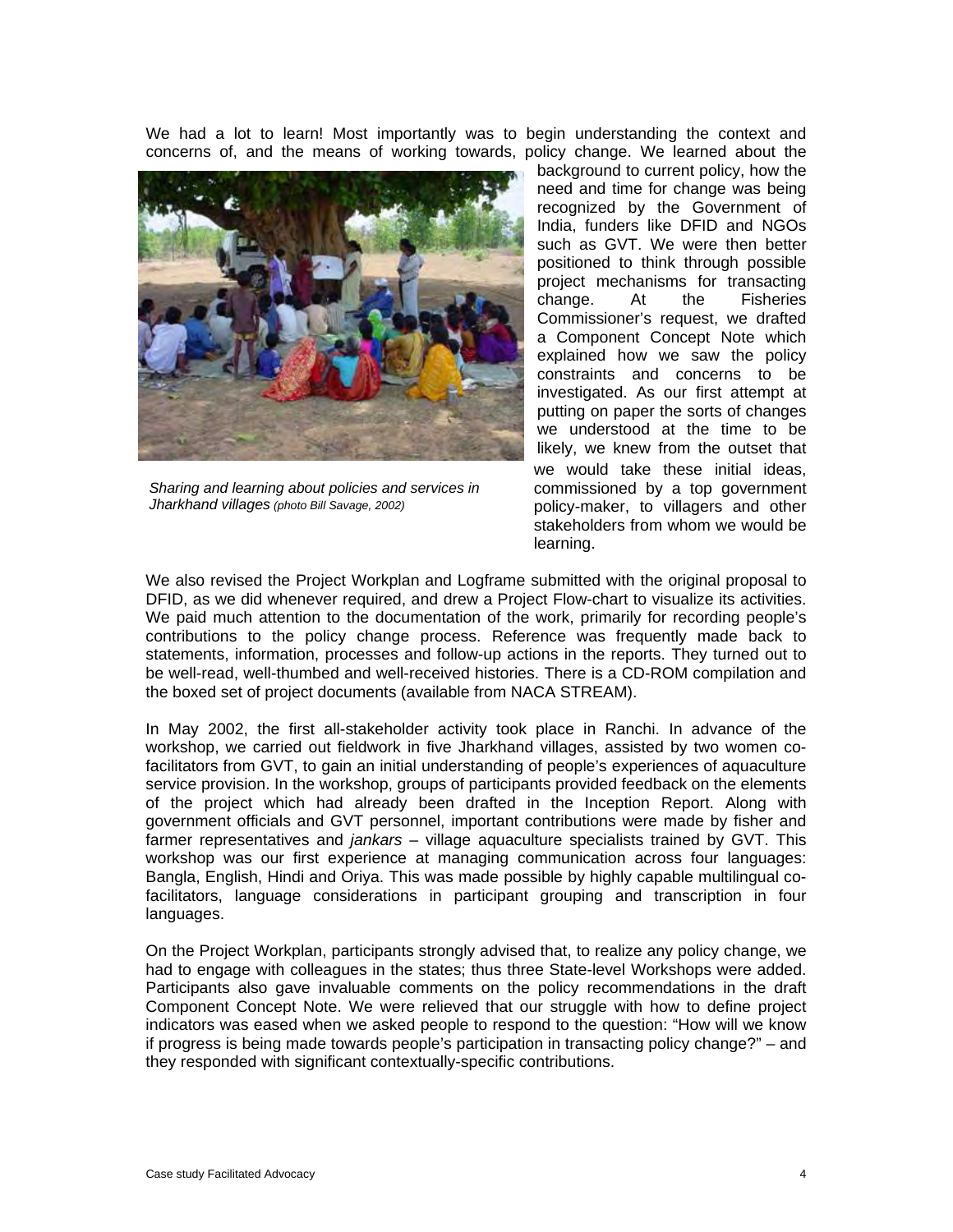Participants then suggested the sorts of issues which needed deeper understanding, the groups whose "voices" would be documented in the Case Studies, the organizations and agencies which could conduct the studies and the methods and media which could be used.

To set up the three State-level Workshops to be held over five days in three locations at some distances from each other, a trip was made in August-September 2002 to Jharkhand, Orissa and West Bengal. Colleagues were visited in government and GVT offices and villages. Six Case Studies were outlined – three in Jharkhand, one in Orissa and two in West Bengal. Discussions took place on the State-level Workshops, especially to involve state and district government officials and members of tribal communities. These workshops were seen to be essential, since it was perceived that constraints to aquaculture service provision primarily lie in implementation processes at district and state levels, although it was acknowledged that efforts towards policy change at central and state levels were also important. Finally, a briefing document for the Consensus-building Process was prepared in consultation with colleagues.



*Presenting case studies in state-level workshops (photo Bill Savage, 2002)* 

From Purulia to Ranchi and then to Bhubaneswar, three one-day workshops were held in October 2002. As we would see on several occasions, the wisdom of the May 2002 workshop recommendation – that there needed to be these state-level workshops – was borne out in the constructive feedback on the six Case Studies in their various stages of progress. The local Principal Investigators presented their Case Studies – in three translations and English – and an update on their work.

On Mahatma Gandhi's birthday, the traveling workshop team met for planning discussions before the first workshop in Purulia. They reviewed and discussed the outcomes of previous project activities,

with reference to the various documents. They then drafted a statement of "Emerging Indicators of Progress Towards Transacting Institutional and Policy Change", which incorporated the original policy recommendations in the draft Component Concept Note. Participant responses and reactions to the "Emerging Indicators …" were compiled through a review of the data – feedback from the discussion groups.

In January 2003, all stakeholders gathered again in Ranchi. The six Case Studies were presented in their current formats. Participants gave lots of feedback on these and also on the drafts of "Lessons Learnt …" and "Emerging Indicators …". Suggested policy changes were included in a document called "Proposed Changes for Consensus-building Process", for initial discussion in the Consensus-building Process which began after the workshop.

Throughout the project, the six Case Studies grew in concept and content, each different in focus and format. It was interesting (and fun!) to trace the progress of the studies, and of participants' contributions to them, throughout the project documentation. Written texts of all six appear in one of the publications, with descriptions, illustrated film documentary scripts, text, photographs and maps, which – along with respective Case Study PowerPoint presentations and film documentaries – are also included on the project CD-ROM.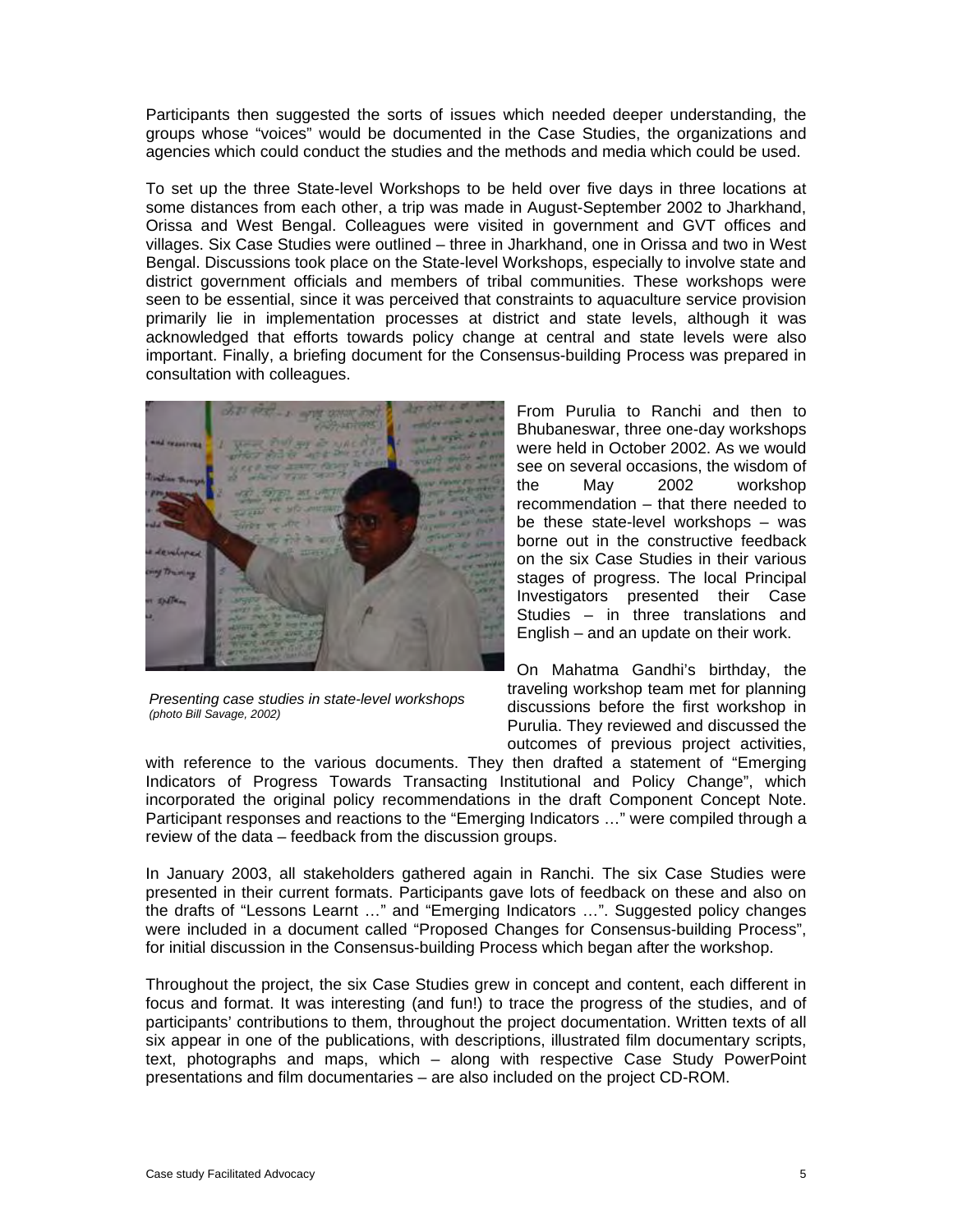This literature-based study looked at services and support, participation and livelihoods in the context of policy-making processes, in agriculture and other sectors, with a focus on contemporary thinking in Indian agriculture policy.

This document included the revised indicators and a statement of "Proposed Changes for Consensus-building Process". A brief was prepared for the Consensus-building Process participants, who included 21 national policy development and implementation stakeholders, and state-level policy-makers and implementers. They were asked separately, in isolation, to rank the 42 policy change recommendations made by project participants. The collated (still anonymous) outcomes was then shared in a second round, when participants, still in isolation were asked to agreed the outcome and prioritized recommendations or suggest changes in the ranking. Finally, consensus was reached, resulting in 13 policy change recommendations. These were then related to milestones in the "Vision Statement" of the Department of Animal Husbandry and Dairying, Ministry of Agriculture of the Government of India.



*Performing the street play back to Chhota Changru village Bundu Block (photo Bill Savage, 2002)* 

A street-play was written in Hindi as an interpretation of the six Case Studies. Act One sets the scene of fisherfolk's livelihoods and the difficulties they face in a tribal village. Act Two places the project's policy change recommendations within the context of the characters' lives and aspirations. Before *Mahajal's* performance at the Policy Review Workshop in Noida, Delhi, the theatre troupe traveled on two days to Fulwar Toli and Chhota Changru villages in Jharkhand, where Act One was performed and the respective Case Study film documentaries - "A Proactive Village" and "A Progressive Farmer" – were also screened using a lap-top, projector and generator.

Finally the time arrived to take everything we had learned – if not everyone we had learned from – to the culminating activity in Delhi, the April 2003 Policy Review Workshop. We watched the two Hindi film documentaries (with English captions) from Jharkhand, saw two<br>PowerPoint presentations from

presentations from Jharkhand and Orissa and then two more PowerPoint's and a film documentary from West Bengal. Following each Case Study session, we heard statements in turn from three representatives of fishers, farmers and *jankars*, four from GVT state offices and positions, and three representatives of state Departments of Fisheries – each of these statements reflected people's perspectives on the policy change recommendations.

The workshop's first day ended with Act One of the street-play, which set the context of situations commonly found in tribal communities and in



*Performing the street play back to policy makers in Delhi (photo Bill Savage, 2002)*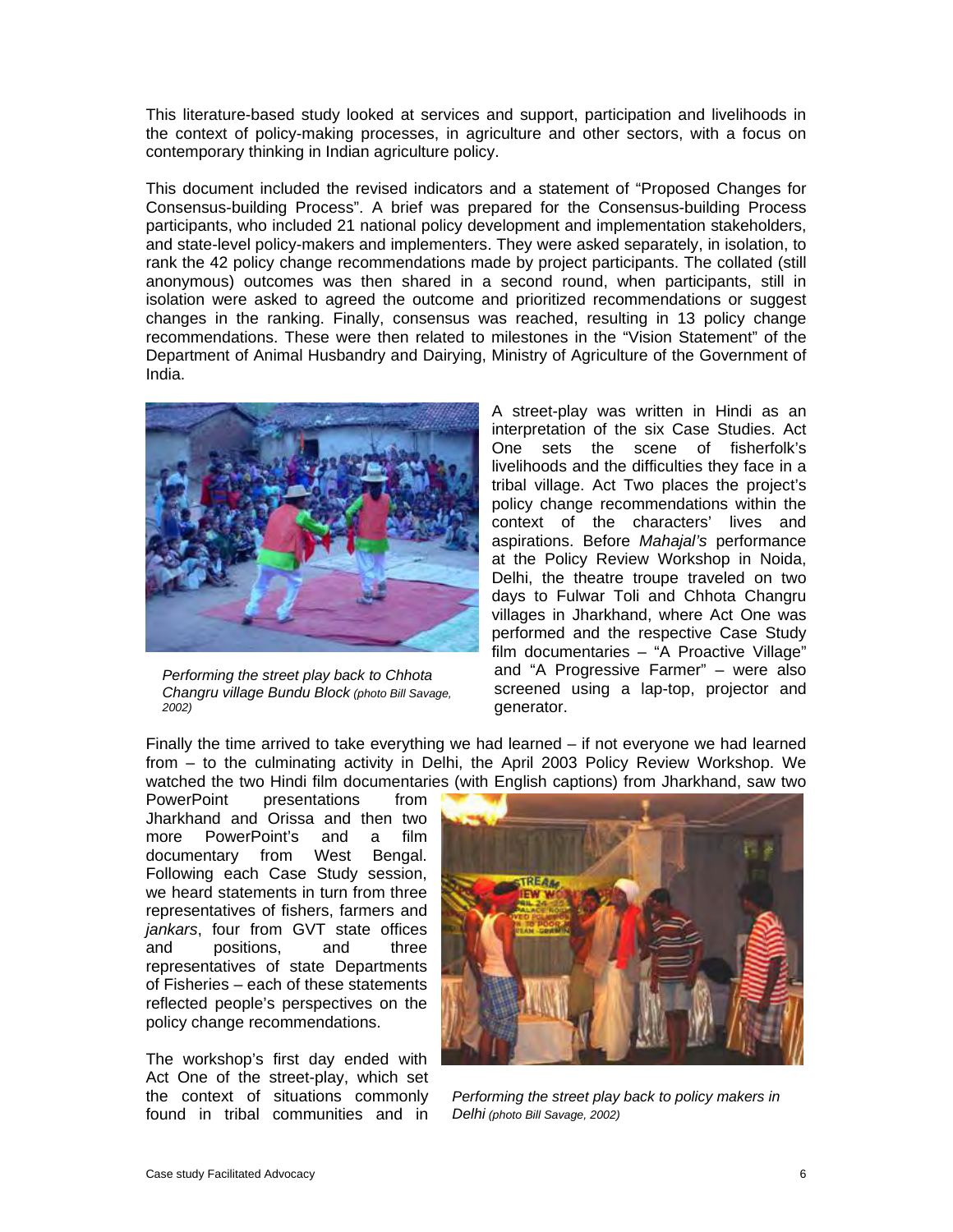particular the livelihoods of fisherfolk. The next morning, a presentation was made on how the indicators of progress had developed throughout the project, followed by a similarlyfocused presentation on the development of the policy recommendations. Then Act Two of *Mahajal* was performed, incorporating the project's 13 policy change recommendations into the interpretation.

Participants expressed their views on the project and its policy recommendations, at times engaging in lively debate around issues of fisher and farmer livelihoods and how they are affected by government policy. People also began talking about different stakeholders' perceptions of the issues and how "trust" needs to be gained through relationship-building.

We then talked about the sorts of commitments that could be made to follow up the project and to consider the project's policy recommendations. This was done by posing a two-part question: "How can we commit to taking forward the work? What kind of commitments could be made?" The statements of commitment, the first step in response to listening, have formed the basis of a continued interaction. The project has contributed to national government directives, to changes in policies and services of state governments and NGOs, further support from donors including DFID NRSP to the process. Of course, the widening reach of these services and then the carry through to impact on livelihoods of people who are poor will take time.

As the project concluded, we wrote a 12th document at the request of DFID-NRSP, who encouraged us to build further on our lessons learnt by reflecting on the way the project had planned, worked and actually happened. We came up with a conceptual matrix which suggests – with hindsight – the steps which guided the process as it emerged.

What lessons have we learned about policy change and people's participation? The first is about the importance of taking time to build trusting, on-going relationships among all stakeholders. Essential to this was our determination to continue working with the same people, villages, agencies and organizations – in the words of one of the fishers from Jharkhand: "You came back, no one ever comes back".

Listening to voices, especially those of people who are poor, and involving them in policy making and decisions about service delivery processes are logical steps in building better services and improving policies aimed at poverty alleviation. We all work and live within organizational, political and social structures which largely determine how people at different structural locations interact with each other. *Facilitated advocacy* enabled people to express their views in a supportive and constructive atmosphere. It is not possible for anyone to "give people a voice" as such, whether or not people can be "empowered" by others is also debatable. What we may be able to do is to address issues of power and its use, through activities which enable equitable participation.

Equitable participation can be: taking time to listen (scheduling it, budgeting for it), providing anonymity and space outside of hierarchies (and reducing the impact of hierarchies on *hearing*); providing space and props to share meaning (like well presented statements, drama and video film documentaries); taking people away from their usual places and working together in "neutral" spaces to share each others perceptions.

There is a common comprehension that people working with government agencies, nongovernmental organizations and development projects are "experts" whose job is to tell people living in villages "what to do and how" to improve their livelihoods. In reality, it is fishers and farmers who have the "expertise" – through their own life experiences – about their situation and what they think needs to be done to change it. We will learn from them, when we adopt a listening role, and perhaps that requires us to reconsider how we behave in our relationships and how well we understand the livelihoods contexts of others. Related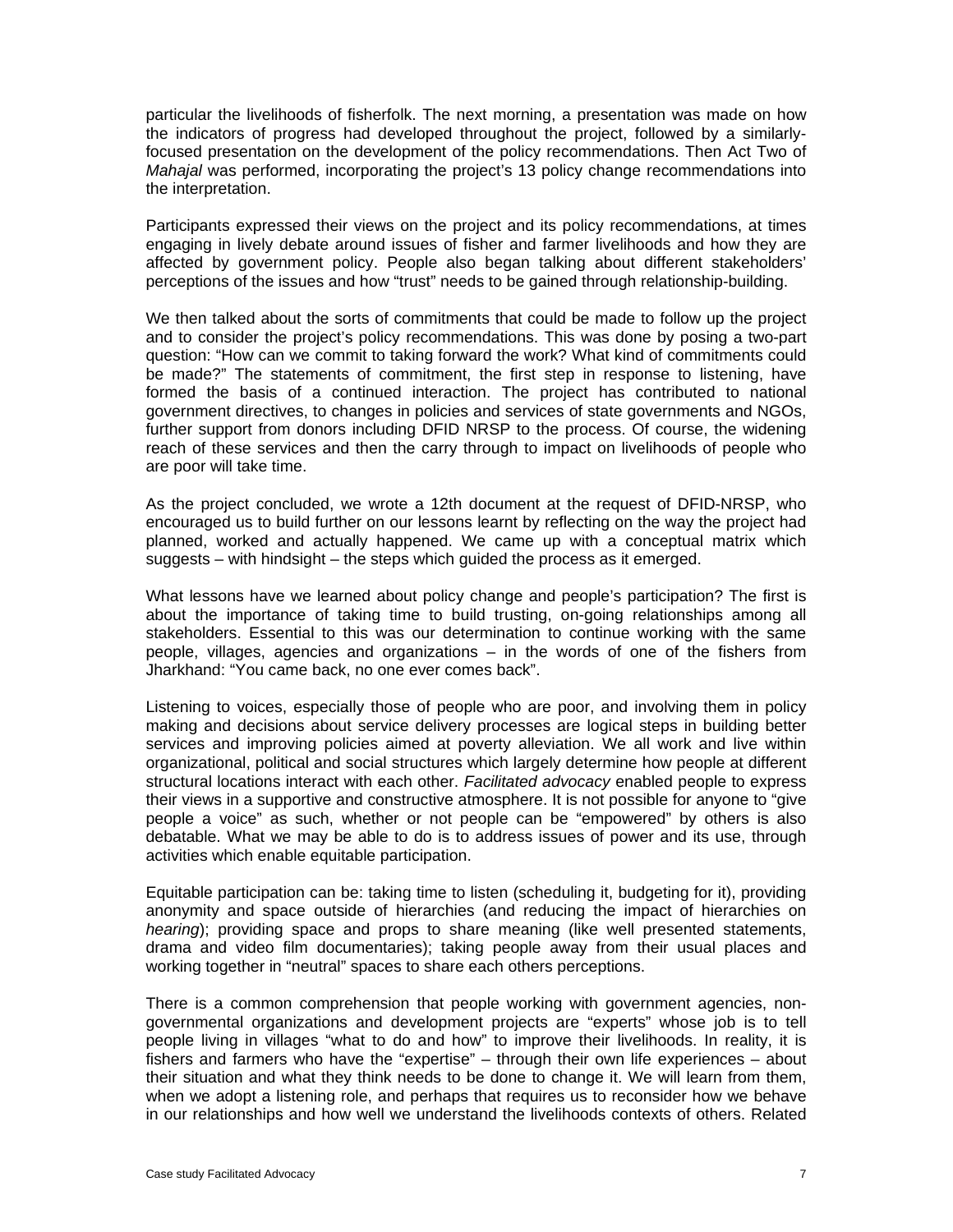to these behavioral changes is the earnest practical need to embark on policy development approaches which are founded on the negotiation of a commitment from policy-makers to build an understanding of the aspirations and complex livelihoods strategies of "recipients", i.e., poor women, men and youth, including tribal and other disadvantaged and marginalized groups. Told through the lives of fishers and farmers, case studies allow us to have this deeper understanding of the realities of people's lives, providing a rich source of material for policy debate and offering "entry points" for thinking about policy change.

It is important to recognize that policy is usually the current expression of efforts to manage conflicting agenda of a variety of stakeholders. Every effort should be made for all stakeholders to understand the existing policy-making processes that are in place and to engage with policy-making in a spirit of tolerance. An inherent conflict is the diversity of ideological principles and professional stances of a range of stakeholders, of languages and life experiences. Therefore, to promote tolerance amid diversity requires services and resources for coping with difference. Rights-based approaches (in this case, enshrined in the Indian constitution) have an important role to play here in establishing the principle of recognizing and working with diversity.

The practice of *facilitated advocacy* involves simple steps, each with deeper underlying issues. These include: understanding the importance of relationship building and empowering less-heard voices; the requirement to transcend hierarchical structures in policy review, and the mediating role of "outsiders" not only in the India context, as well as the importance of drawing and sharing lessons from elsewhere. They include the importance of behavioral change towards "learning" not "telling" (especially where disadvantaged groups are concerned) and the need to set "pro-poor policy" development in the context of understanding complex livelihoods strategies.

#### **Further Information**

For more information on facilitated advocacy visit the STREAM Initiative's Virtual Library India page under Project R8100, 'Investigating Improved Policy on Aquaculture Service Provision to Poor People'

http://www.streaminitiative.org/Library/India/india.html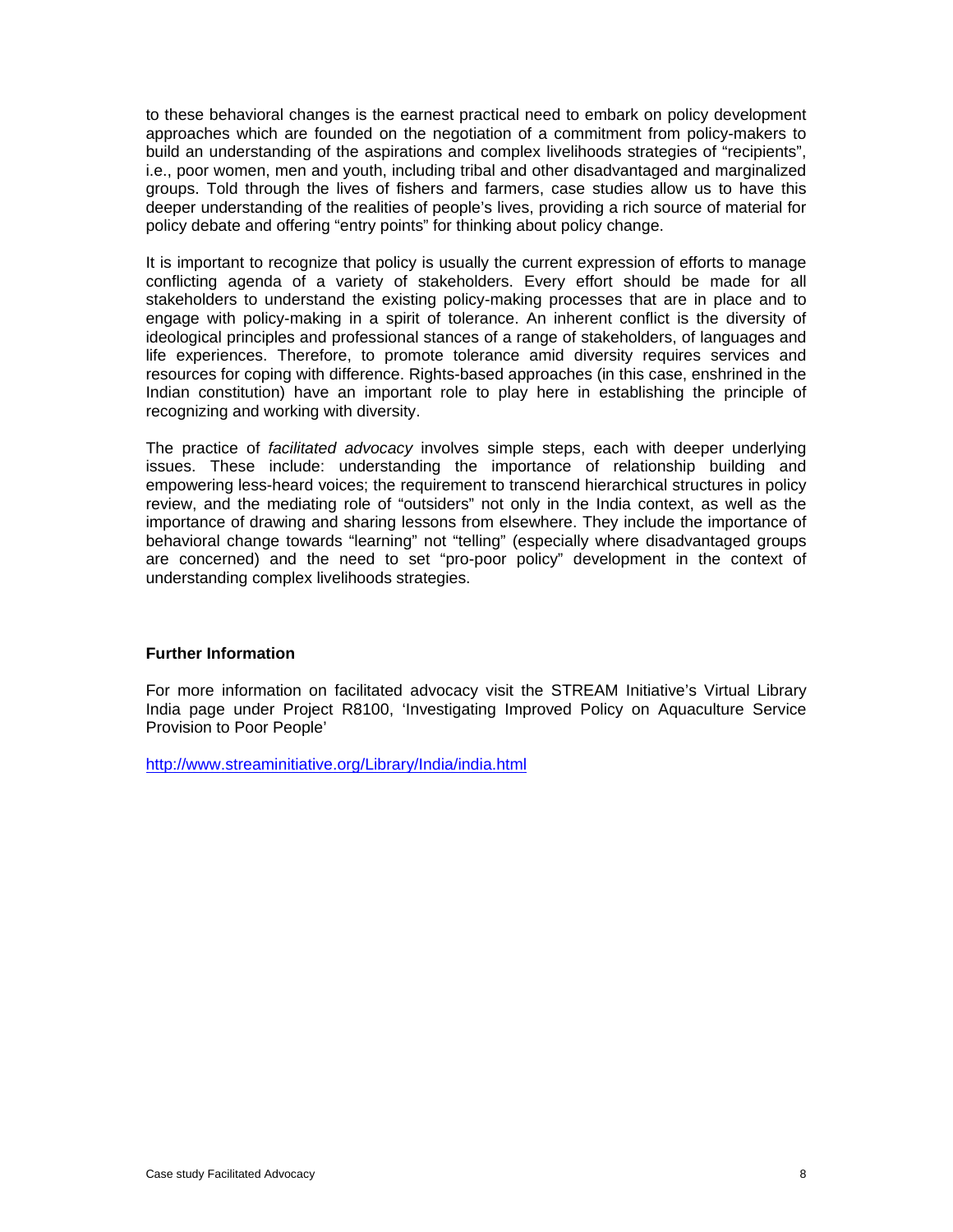# **CONTEXT**

### **COUNTRIES**

**India** 

### **CULTURED SPECIES**

| Aristichthys nobilis        |
|-----------------------------|
| Catla catla                 |
| Cirrhinus mrigala           |
| Ctenopharyngodon idella     |
| Cyprinus carpio             |
| Hypophthalmichthys molitrix |
| Labeo rohita                |

# **AQUATIC DISEASES**

-

# **ECOSYSTEMS**

| <b>Tick</b> | <b>Ecosystem</b>                    |
|-------------|-------------------------------------|
|             | Field crops and vegetables          |
|             | Floodplains                         |
|             | Lowlands                            |
|             | Pig farms (ducks, fowls, turkey)    |
|             | Rural areas                         |
|             | Small ruminant farms (sheep, goats) |

# **GROWOUT PRODUCTION SYSTEMS**

| <b>Tick</b> | <b>Growout system</b> |
|-------------|-----------------------|
|             | Ponds                 |
|             | Ricefield aquaculture |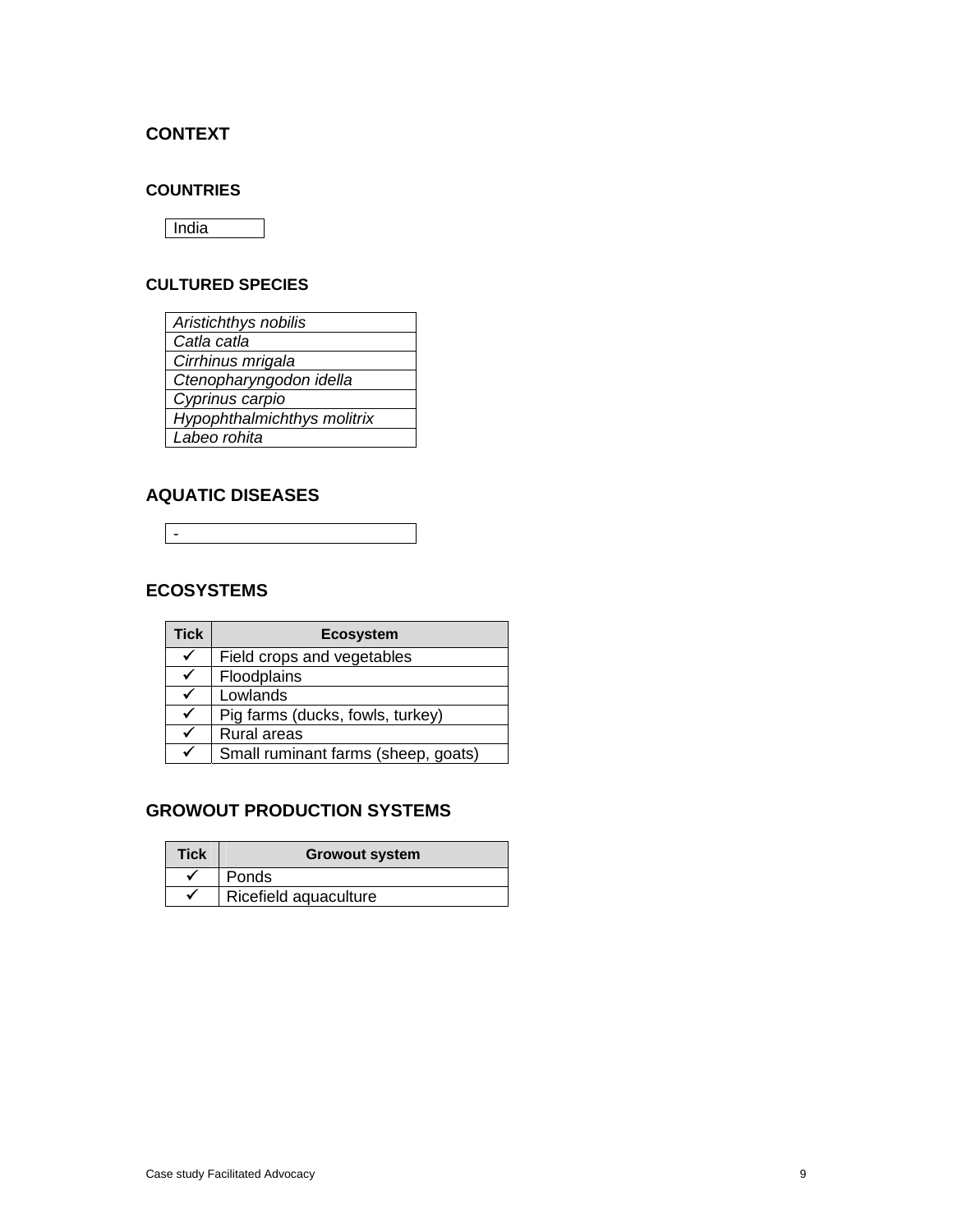# **PARTICIPANTS**

### **Organizations**

| Organization                     | <b>Address</b>                                                                                                                                                                             | <b>Web Address (URL)</b>              |
|----------------------------------|--------------------------------------------------------------------------------------------------------------------------------------------------------------------------------------------|---------------------------------------|
| <b>STREAM</b> Initiative         | c/o Network of Aquaculture<br>Centers in Asia-Pacific (NACA)<br>Suraswadi Bldg.,<br><b>DOF Complex</b><br><b>Kasetsart University Campus</b><br>Ladyao, Jatujak,<br>Bangkok 10900 THAILAND | http://www.streaminitiative.org       |
| NGO Gramin Vikas Trust           | 192 Kanke Road, Ranchi,<br>Jharkhand India                                                                                                                                                 |                                       |
| <b>STREAM Communications Hub</b> | at streamindia@sancharnet.in                                                                                                                                                               | http://www.streaminitiative.org/india |

#### **Individuals**

| Mr Bhim Nayak          | Farmer, Fulwar Toli, Bundu, Jharkhand    |
|------------------------|------------------------------------------|
| Mr Ras Behari Baraik   | Farmer, Chhota Changru, Silli, Jharkhand |
| Mr Md Rushtam Khan     | Jankar, Lakhnu, Hazaribagh, Jharkhand    |
| Mr Pabitra Mohan Baral | Pradhan, Batagaon, Dhenkanal, Orissa     |
| Mr Ashok Kumar Sahoo   | Jankar, Khajuria, Dhenkanal, Orissa      |
| Mr Kuddus Ansary       | Jankar, Khawasdih, Purulia, West Bengal  |

#### **Theatre Troupe**

Mr Rakesh Raman (Director and Technical Official), Ms Meena Raman (Production Manager), Mr Shankar Oraon (Male Narrator), Ms Rankita Raman (Female Narrator), Mr Kisan Prasad (Old Man), Mr Rajendra Mirdha (Machua), Ms Gauri Das (Sugni), Mr Ramesh Kumar (Raghuwa), Mr Ashok Kumar (Nandu), Mr Pawan Kesri (Tena), Mr Mayank Raman (Jitu), Mr Parmeshwar Sahu (Kaku), Ms Nira Oraon Machali (Rani), Mr Manish Kumar (Government Official), Mr Chotu Panda (Drumist and Singer)

For more information contact Rubu Mukherjee at the STREAM India Communications Hub streamindia@sancharnet.in

#### **Individuals**

Development Agents - Government and Non-Government

- $\checkmark$  Agriculturalists/Agronomists
- $\checkmark$  Aquaculturists
- $\checkmark$  Extension officers
- $\checkmark$  Development specialists
- $\checkmark$  Funding agencies
- $\checkmark$  Planners
	- $\checkmark$  Local
	- $\checkmark$  Regional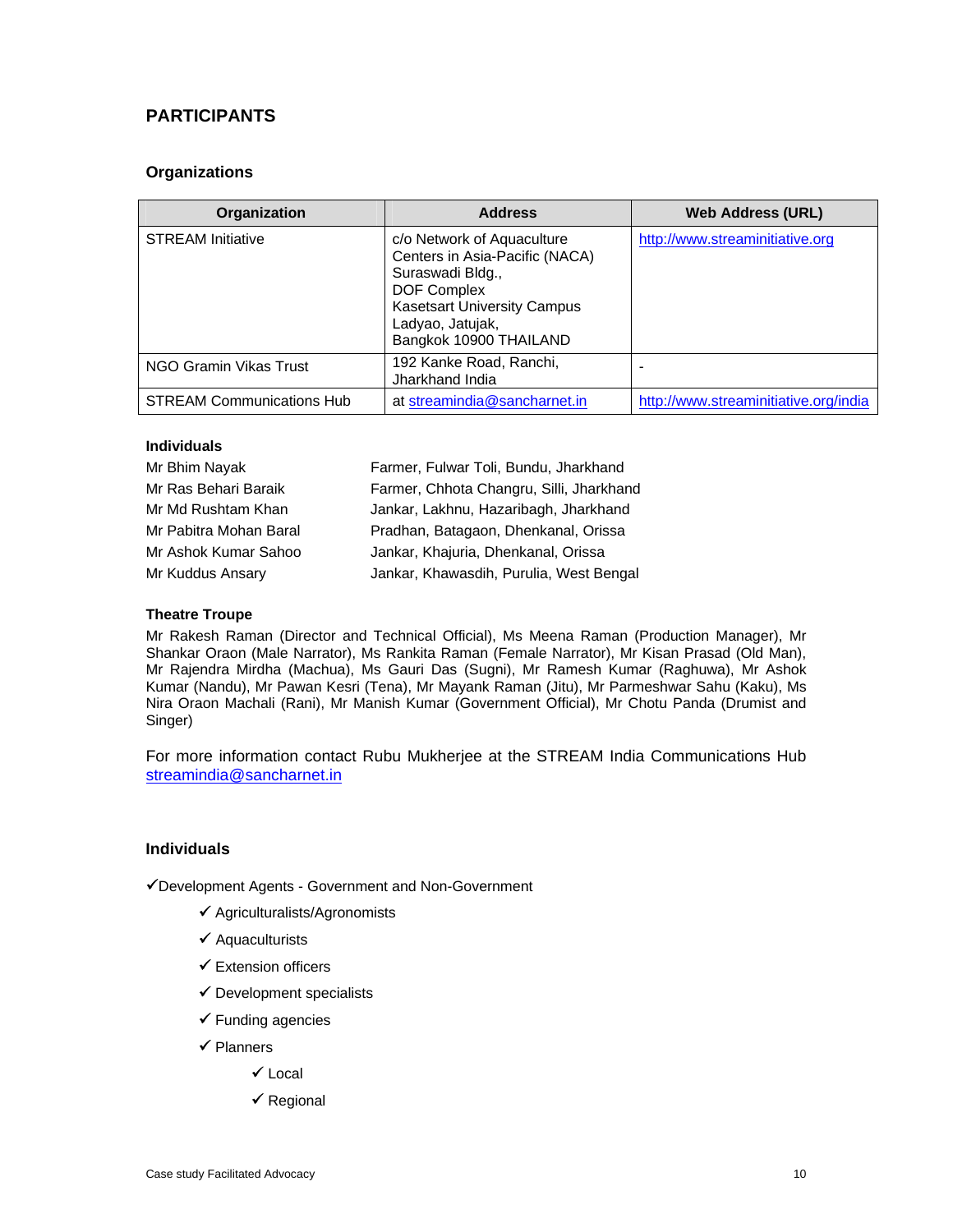#### $\checkmark$  Policy makers

 $\checkmark$  Local

- $\checkmark$  Regional
- $\checkmark$  Research, Education & Training
	- $\checkmark$  Researchers
- ◆ Producers, Investors, Consumers
	- $\checkmark$  Small-scale producers

### **ISSUES**

- $\checkmark$  Production systems: technology and its management
	- $\checkmark$  Seed
		- $\checkmark$  Species availability and seed supply
		- $\checkmark$  Feeds

 $\checkmark$  Fertilizers

- $\checkmark$  Monoculture/ polyculture
- $\checkmark$  Suitability for use in integrated systems
- $\checkmark$  Production systems, best management practice, social aspects, economic/financial aspects
- $\checkmark$  Integrated systems
	- $\checkmark$  Integrated agriculture aquaculture systems (IAAS)
- $\checkmark$  Resource requirements and allocation
- $\checkmark$  Food security
- $\checkmark$  Farming systems research and extension
- $\checkmark$  Extension
- $\checkmark$  Sustainable Development  $\checkmark$  Sustainable environmental development
- $\checkmark$  Livelihood issues
- $\checkmark$  Poverty alleviation
- $\checkmark$  Scientific versus local or indigenous knowledge
- $\checkmark$  Success in R & D
- $\checkmark$  Ecosystems: Environment and resources
- $\checkmark$  Integrated resource management and coastal zone management (CZM)

## **REFERENCES**

Bulcock, P, Haylor, G, Savage, W and Participants of Stakeholders Workshop 2003 *A Review of Lessons Learnt in Enabling People's Participation in Policy-making Processes*. Investigating Improved Policy on Aquaculture Service Provision to Poor People, DFID NRSP Research Project R8100.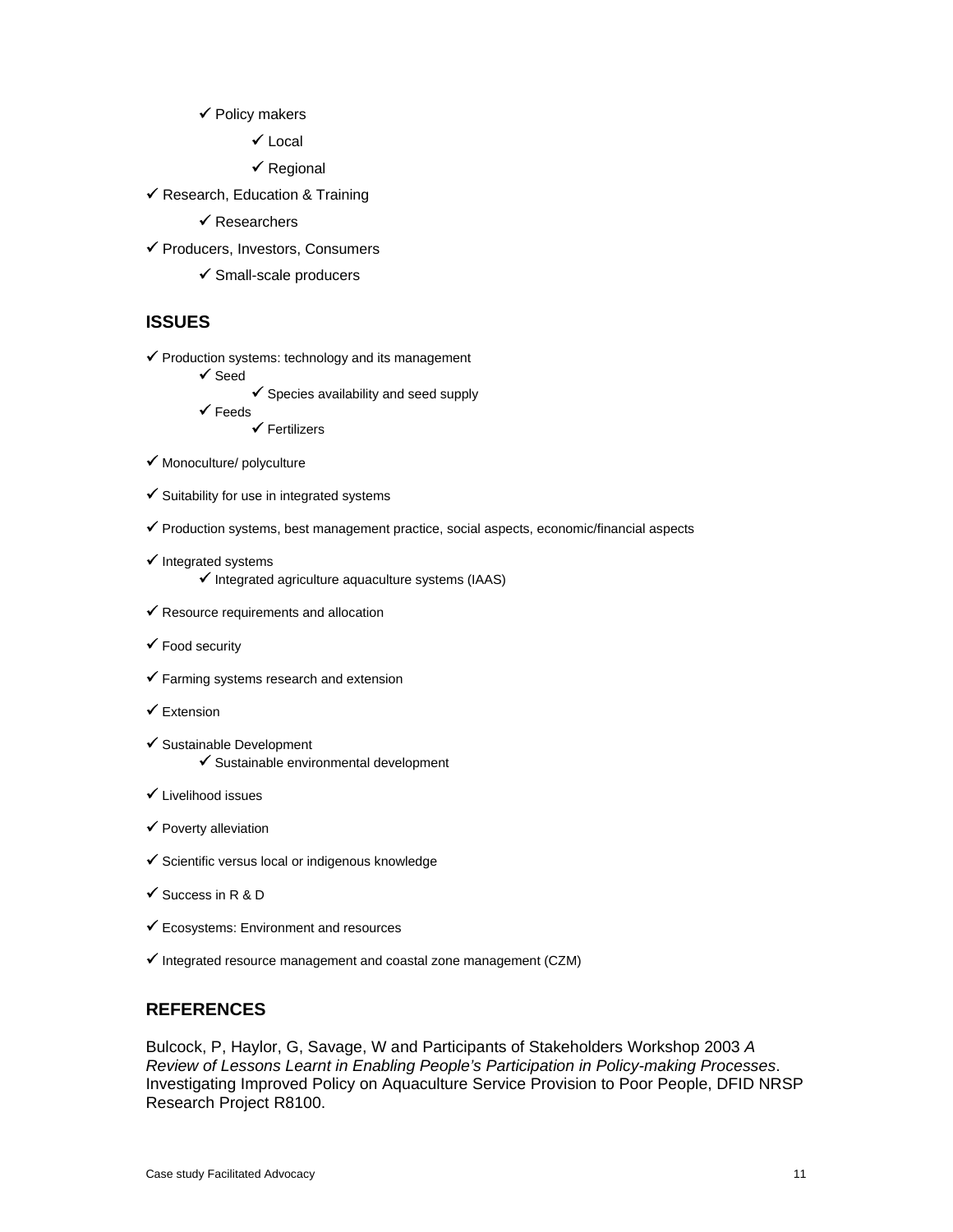Haylor, G, Savage, W and Tripathi, S D 2002a *Inception Report*. Investigating Improved Policy on Aquaculture Service Provision to Poor People, DFID NRSP Research Project R8100.

Haylor, G, Savage, W and Tripathi, S D 2002b *Rural Aquaculture Service Recipients and Implementers Workshop*. Investigating Improved Policy on Aquaculture Service Provision to Poor People, DFID NRSP Research Project R8100.

Haylor, G, Savage, W and Tripathi, S D 2002c *Planning Visit*. Investigating Improved Policy on Aquaculture Service Provision to Poor People, DFID NRSP Research Project R8100.

Haylor, G, Savage, W and Tripathi, S D 2002d *Stakeholders Workshop*. Investigating Improved Policy on Aquaculture Service Provision to Poor People, DFID NRSP Research Project R8100.

Haylor, G, Savage, W and Tripathi, S D 2002e *State-level Workshops*. Investigating Improved Policy on Aquaculture Service Provision to Poor People, DFID NRSP Research Project R8100.

Haylor, G and Savage, W 2003a *Progress towards policy change and lessons learnt*. Investigating Improved Policy on Aquaculture Service Provision to Poor People, DFID NRSP Research Project R8100.

Haylor, G and Savage, W 2003b *Research learning and new thinking*. Investigating Improved Policy on Aquaculture Service Provision to Poor People, DFID NRSP Research Project R8100.

Haylor, G, Savage, W and Tripathi, S D 2003a *Case Studies*. Investigating Improved Policy on Aquaculture Service Provision to Poor People, DFID NRSP Research Project R8100.

Haylor, G, Savage, W and Tripathi, S D 2003b *Indicators of Progress, Consensus-building Process and Policy Recommendations*. Investigating Improved Policy on Aquaculture Service Provision to Poor People, DFID NRSP Research Project R8100.

Haylor, G, Savage, W and Tripathi, S D 2003c *Policy Review Workshop*. Investigating Improved Policy on Aquaculture Service Provision to Poor People, DFID NRSP Research Project R8100.

Kumar, A 2002a *Case Study: A Successful Tribal Farmer Conducting Aquaculture (Jharkhand).* R8100 Project Report.

Kumar, A 2002b *Case Study: A Proactive Village – In Support of Aquaculture for Poor and Scheduled Caste Groups (Jharkhand)*. R8100 Project Report.

Raman, R 2003 *Mahajal – The Big Fishing Net*. Investigating Improved Policy on Aquaculture Service Provision to Poor People, DFID NRSP Research Project R8100.

Sahay, B K and Pandeya, S 2002a *Contrasting Case Studies of Service Provision and Participation (Orissa)*. R8100 Project Report.

Sahay, B K and Pandeya, S 2002b *Group-building, Production Success and the Struggle to Prevent Capture of the Resource (Jharkhand)*. R8100 Project Report.